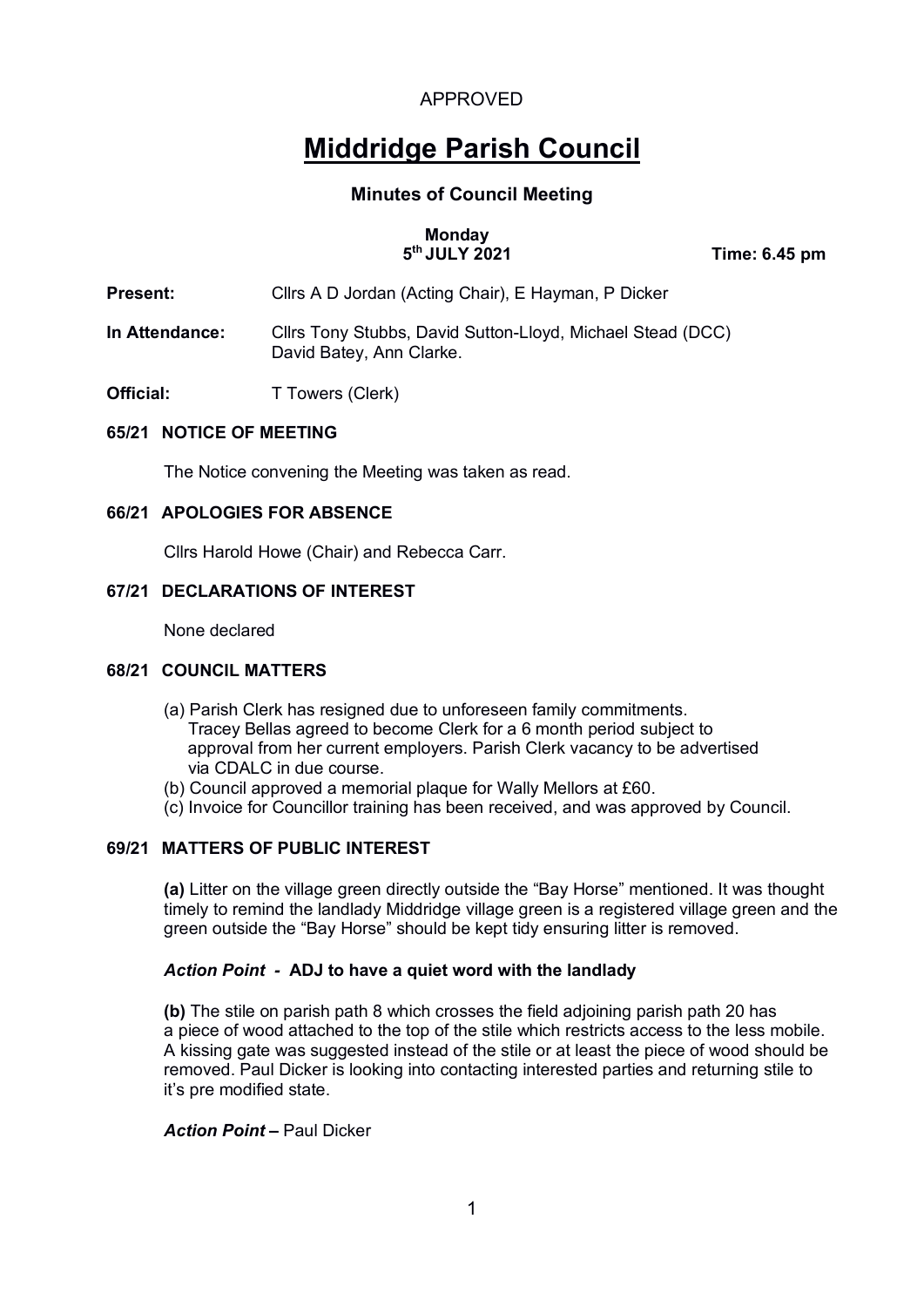**(c)** Steps from the highway just outside Middridge Parish adjacent to the Community Woodland have washed away exposing wooden obstacles which are dangerous. Steps were erected by a London Property Developer who owns the Community Woodland. As the steps are on the verge the property developer is denying any liability for remedial works.

*Action point* – Tony Stubbs will raise this with DCC roadworks to see if anything can be done.

**(d)** Concerns raised regarding the increasing level of heavy goods vehicles travelling through the village, in particular waste lorries and car transporters. Factors include the 7.5 ton weight limit prohibiting traffic through School Aycliffe and an unsuitable for HGV sign at Eldon resulting in increased flow through Middridge.

DCC David Sutton-Lloyd has requested DCC traffic department to investigate. A site meeting has taken place and the issue is under investigation.

**(e)** Speeding through the village was raised, MPC have raised this issue numerous times with DCC. DCC Tony Stubbs advised a traffic survey is to be carried out by DCC in an attempt to curb speeding traffic. It would be helpful if MPC could send DCC Stubbs copies of any correspondence between DCC and the Parish Council.

Suggestions were made to combat speeding, the consensus was residents should initially be consulted as to their preference with a leaflet offering various solutions. Once the leaflets have been collected we can see which measure is preferred overall. It was agreed before consulting residents we should initially conduct our own traffic survey counting / videoing traffic through the village. This will highlight trends, a form is being drawn up and a survey will take place shortly.

DCC David Sutton- Lloyd advised Aycliffe Village have had success in reducing speeding and he will send contact details to the Parish Clerk to investigate further.

*Action Points* – ADJ to locate earlier correspondence between MPC and DCC and send copies to Tony Stubbs. Clerk to make contact with Aycliffe Village combating speeding.

**(f)** Mention made of Section106 monies and it was asked why Middridge cannot access the monies?.It was explained DCC allocate106 money and applications have to be made. In theory Middridge can make bids by submitting proposals. The release of Section 106 monies is dependent upon hitting defined criteria for example in the case of Keepmoat homes the numbers of houses sold trigger release of 106 monies 1st release when 87 houses are sold,  $2^{nd}$  release when 155 houses are sold and  $3^{rd}$  release when 256 house are sold.

**(g)** A vehicle has been parked in the lay by adjacent to the village postbox a question was raised if this was legal. It is legal to park in the lay by unless there is signage specifying otherwise. As no such signage is evident there is nothing to stop this practice from happening.

#### **70/21 MATTERS ARISING FROM THE MINUTES.**

None.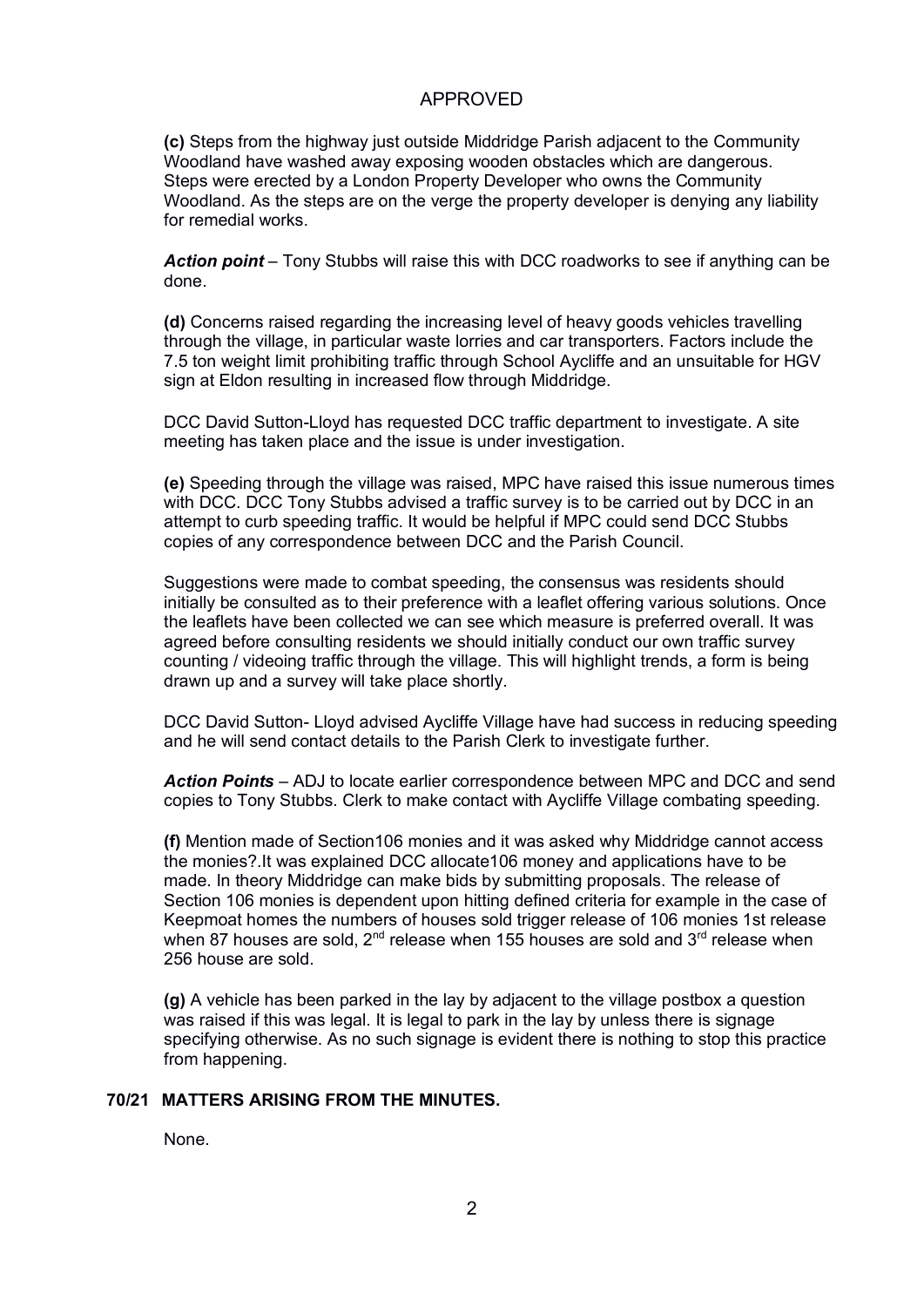## **71/21 POLICING**

Tony Stubbs has recently had a meeting with the police regarding Anti Social Behaviour. It is recommended anyone coming across ASB immediately reports any such activities to the police. DCC Councillors are having a further meeting with the police on the 6<sup>th</sup> of July and ASB will again be raised as a topic for discussion.

## **72/21 "ELDON WHINS" DEVELOPMENT**

Meeting held between MPC, DCC David Sutton-Lloyd, Durham County Planning Office and Keepmoat homes on 11<sup>th</sup> June 2021.

 Play area to be constructed approx 2023 – 2024 as insurance issues with Public Liiability. The play area can only be built when the management company take over the site which will be nearer the finishing time for the estate.

 The point where the first stage of Section 106 money will be released is when 87 houses reach completion stage. Currently numbers total 53, second stage is when 155 houses reach completion stage and third stage is where 256 house reach completion stage.

Tarmacing of roads commenced  $14<sup>th</sup>$  June . Further tarmacing to take place and MPC will be kept informed of progress.

 Keepmoat to tidy areas around verges after which home owners are liable for upkeep. No dog fouling sign to be erected at edge of play area and red brick shared driveways to be blocked off with no access to Chestnut Way.

 Keepmoat will landscape areas in front of the estate in near future as a goodwill gesture. Monies paid for ground management are to be placed in "start up pot" until Kingston (management company) take over nearer the time of the estate being finished. They will then invoice but use money from the "pot" to start works off.

 Issue of flooding discussed, Persimmon are liable for area with worst flooding so this issue to be redirected to Persimmon in due course.

 Persimmon are liable for main road up until the start of the fence in front of houses 35-39 Chestnut Way/ near roundabout. Gap in fence has been repaired, any issues further up the road need to be discussed with Persimmon.

 Persimmon roundabout should not be used by abnormal loads / large lorries as other routes are available.

 We still await a response from Persimmon to our queries regarding the public art. Rumours of a nearby incinerator plant are unfounded as the plant is planned for Newton Aycliffe near the Hitachi Plant on the industrial estate well out of Middridge Parish.

## **73/21 "THE PADDOCK" WILDFLOWER GRASSLAND**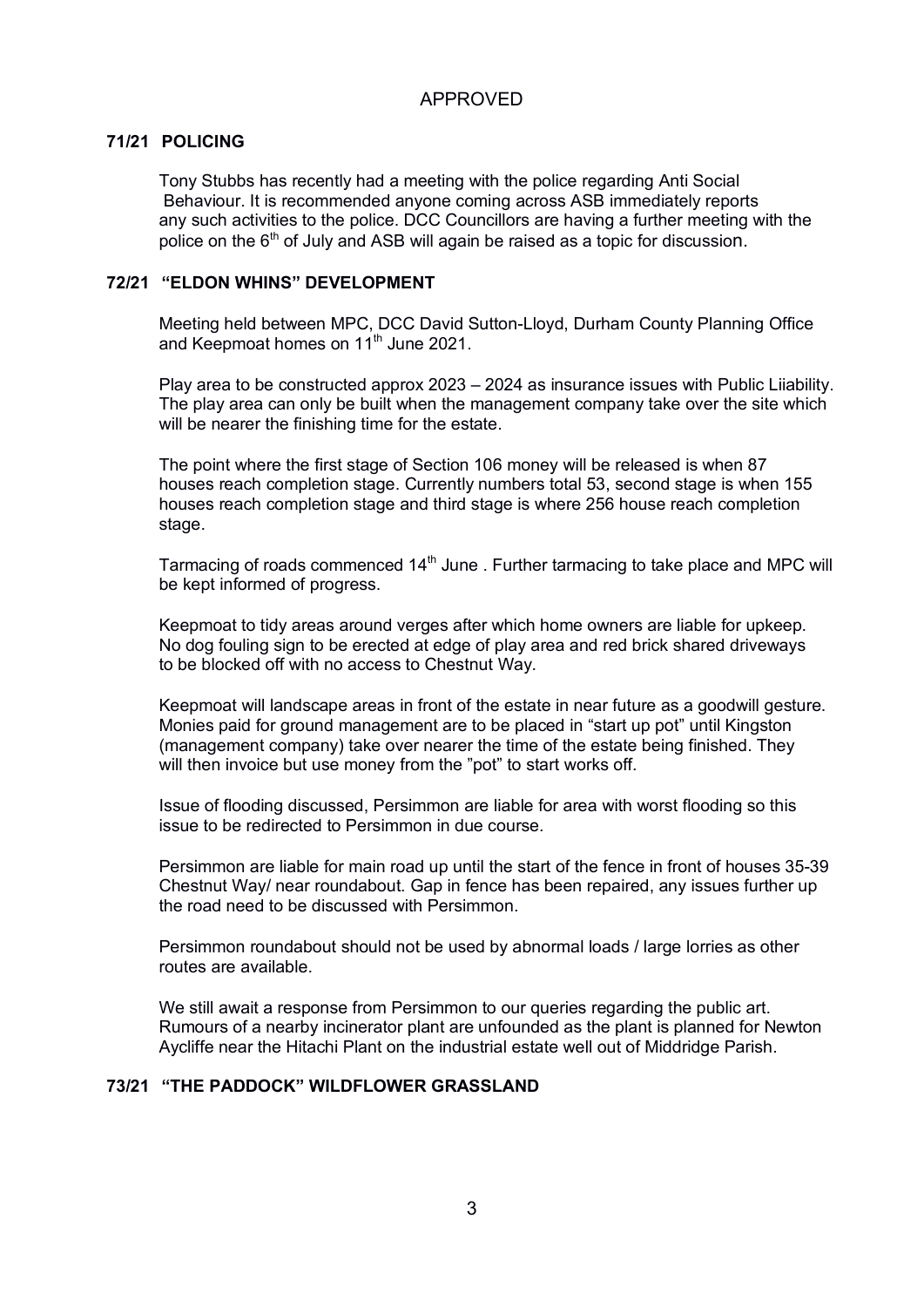Section 106 funding – Allotments Society proposing an extension to current allotments leaving an area which could be used for grassland. Ecologist believes most similar projects either reduced or made no difference to rates of ASB. *Action Point* **-** Copies of ecologists report to be sent to DCC councillors -Clerk

## **74/21 GROUNDS MAINTENANCE AND GENERAL REPAIRS.**

 **(a)** Village Green, new bench seat dedicated to Wally Mellows and 2 flower tubs to be placed along Northside to protect area of green which is to be re turfed imminently by Northumbrian Water. Four new tubs now in place on the green. Clerk to arrange payments to tub holders for tub maintenance.

 **(b)** Paths, awaiting estimate for repairs to stile on footpath 7, funding agreed by Parish Paths

**(c)** Quarry, meeting held 25th June between MPC, DCC Tony Stubbs, DCC rights of way officer, police and Wards (owners of quarry)

Intention is to make the quarry attractive by landscaping adding earth embankments and clearing out undergrowth to attract the general public. Will involve filling the area with spoil from nearby building sites. Wards to meet Nature England to ascertain exact position of fossils which will be left untouched. Suggestion periodic Zoom calls are made with all parties to monitor progress.

**(d)** Bus Shelters, now determined MPC liability, proposed and agreed we add both shelters to current policy at a cost of approximately £45. No addition premium due this year (first year of a 3 year deal). Sum insured for both bus shelters is £6100.00, Council approved proposition and clerk to arrange cover asap.

**Action point** - Clerk

## **75/21 PLANNING APPLICATIONS**

None of interest.

## **76/21 CHILDREN'S PLAY AREA**

Repairs undertaken to wooden cabin slide, awaiting start date for repairs / modifications to climbing frame and soft play area under junior swings.

Picnic table beyond economic repair replacement sourced which is recycled plastic and long lasting in sum of £320.00 plus vat. Council agreed to replace picnic table at this price.

#### **77/21 ROAD TRAFFIC**

Awaiting the police to return to us so no progress on this front. DCC have meeting with police where this issue will be discussed in an attempt to resolve matters.

 GAMP Community Roadwatch, Katy Milne has left Greenfield Arts however able deputies and project all ready to commence in 2022.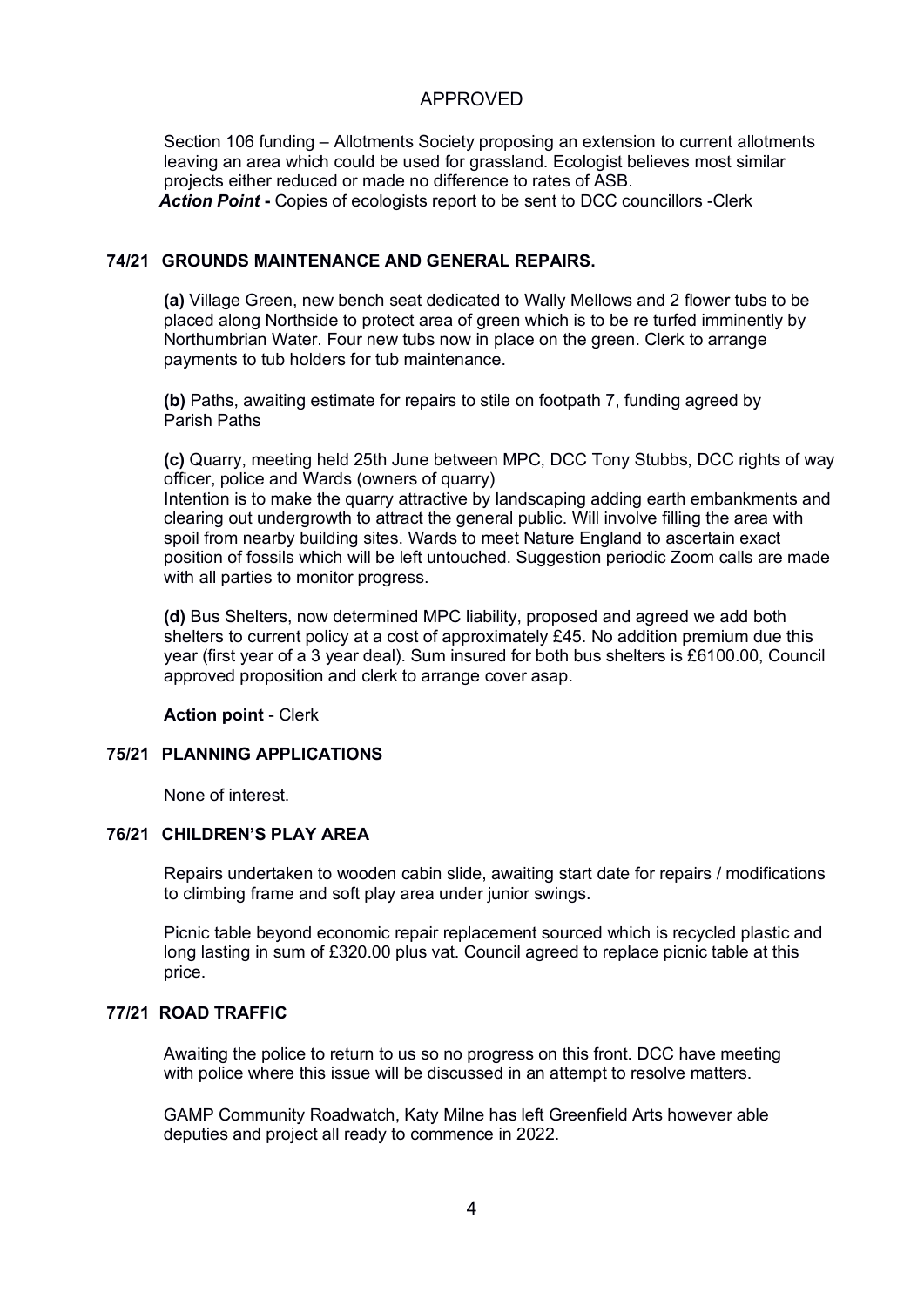## **78/21 NEIGHBOURHOOD PLAN**

Nothing to report.

## **79/21 ACCOUNTS**

Proposal to support the Great North Air Ambulance; Councillors agreed to make a donation of £50 to this charity.

It was **RESOLVED** that the following payments be approved for payment.

| <b>Payee</b>                         | <b>Purpose</b>                    | <b>Sum</b> |
|--------------------------------------|-----------------------------------|------------|
| Peter Craggs *                       | Cabin/Slide Repairs               | £286.00    |
| <b>Tony Towers</b>                   | Clerk's Apr-Jun Salary            | £524.00    |
| <b>HMRC</b>                          | Clerk's Apr-Jun Tax               | £131.00    |
| <b>Tony Towers</b>                   | <b>Clerk's Expenses</b>           | £125.00    |
| <b>Npower Business Solutions</b>     | <b>Xmas Electricity Supply</b>    | £341.86    |
| <b>Woodham Community Association</b> | Replacement Defibrillator Battery | £213.40    |
| <b>CDALC</b>                         | <b>New Councilor Training</b>     | £30.00     |
|                                      | <b>TOTAL</b>                      | £1651.26   |

 **NOTE –** with the agreement of Parish Councillors, Invoices marked \* have already been paid.

## **80/21 GAMP & CDALC**

GAMP funding has been substantially increased, and Alan Jordan is now a member of the Funding Sub- Group Panel to investigate the best ways to attract project proposals.

Amicable meeting held of the GAMP Local councils Committee agreeing:-

- (a) Alan Jordan to become Chair of the Committee
- (b) Middridge (ADJ) will represent the Committee on the GAMP Board for the next year.
- (c) GATC will represent the Committee on the CDALC Executive Committee for the next year.

## **81/21 GENERAL CORRESPONDENCE**

None received

## **82/21 OTHER MATTERS**

- (a) Website nothing to report.
- (b) EV Charging points is now a decision for the MVA to make who are holding a meeting shortly.
- (C) Village Hall Car-Park gates, currently awaiting a quotation the final decision is up to the MVA as to whether to proceed.

## **83/21 ADDITIONAL ITEMS**